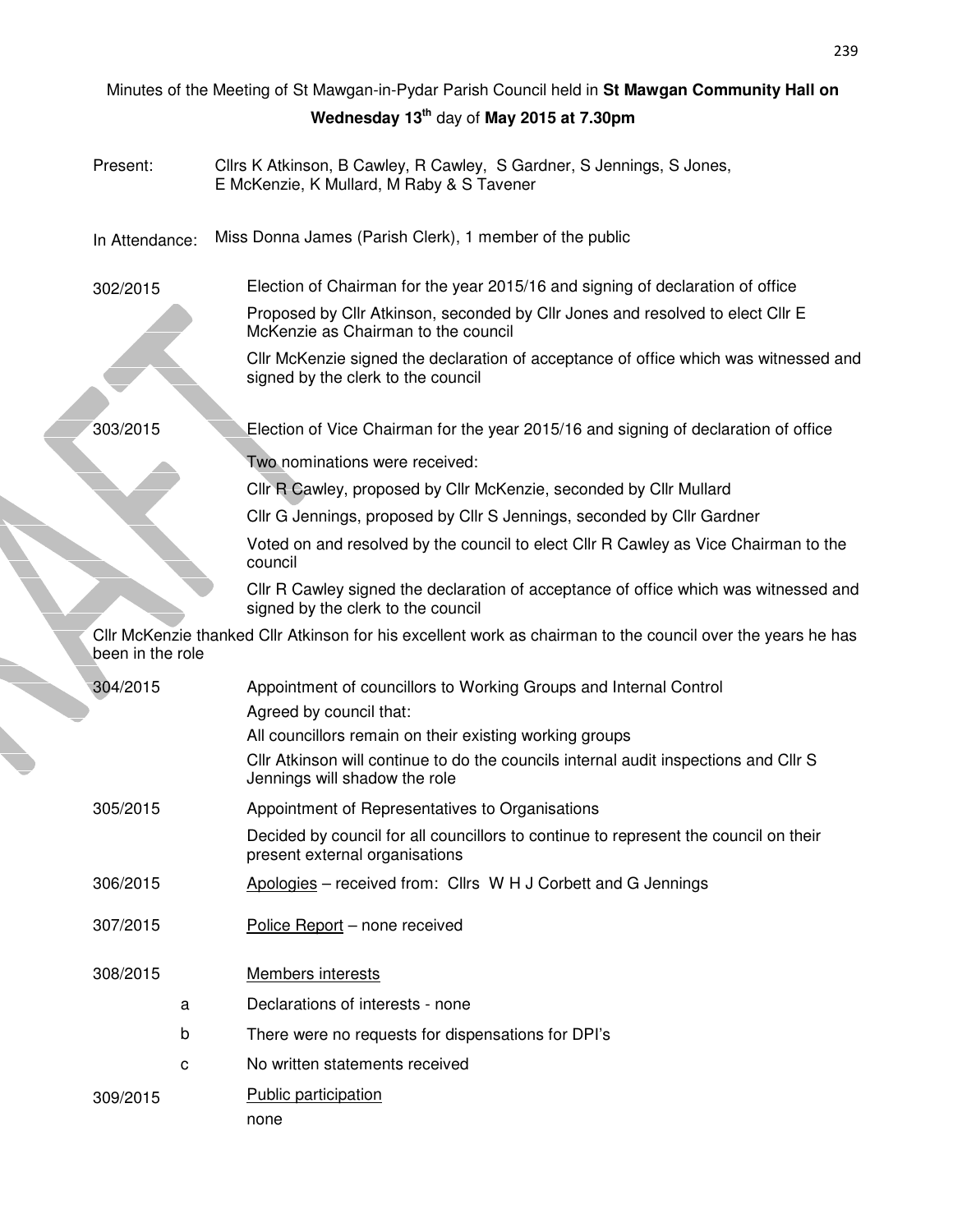- 
- $310/2015$  Minutes of the meeting  $-29<sup>th</sup>$  April 2015

Proposed by Cllr Atkinson seconded by Cllr R Cawley and **resolved** to accept the Minutes of the meeting as a true record of the meeting and they were signed by the Chairman.

## 311/2015 Clerks Report - The report had been circulated prior to the meeting

Clerk to contact Cormac to thank them for their help replacing the bus shelter in Mawgan Porth and advise them that the council has received positive comments from parishioners on the work

## 312/2015 Planning

a Planning – New applications – to discuss and decide on response to Cornwall Council

PA15/03547 - Alterations and extension to include replacing existing conservatory with new extension to provide open plan kitchen/dining space on ground floor, new bathroom within roof-space over and roof terrace; alterations to roof to provide additional bedroom and bathroom within roof-space including raising ridge height by 500mm over part of roof; alteration to windows on south elevation including providing dormers over - Westward Trenance Newquay Cornwall TR8 4BZ - Mr And Mrs J Brown

After discussion, proposed by Cllr Atkinson, seconded by Cllr R Cawley and resolved that the council have no objection to the application

iv Any other planning applications received from Cornwall Council by the time of the meeting.

none

PA15/01096 - Westward, Trenance. To consider a response to a pre-application inquiry in relation to a studio annexe at Westward for ancillary accommodation and holiday letting

After discussion, proposed by Cllr S Jennings, seconded by Cllr Mullard and resolved that the council would respond to CC stating:

Whilst the parish council appreciate the design and think it is sympathetic, they are concerned with the increase of development density in line with Restormel stored plans and it being an area of special interest

- c Advices and decisions by Cornwall Council Circulated prior to the meeting
- d To discuss planning enforcement issues to refer any new issues and updates none
- e Affordable housing update none

## 313/2015 Working groups:

- a Beach and environment
	- i Working Group report

Cllr Tavener advised that there are areas of fencing protruding from the dunes on Mawgan Porth beach. One post, approximately 10m from the gabions and around 5 posts 30m from the gabions.

Clerk to contact CC and the land owner(s)

Cllr Mullard reported a hole in the pavement near Cornish Fresh with a wire sticking out

Clerk to contact Highways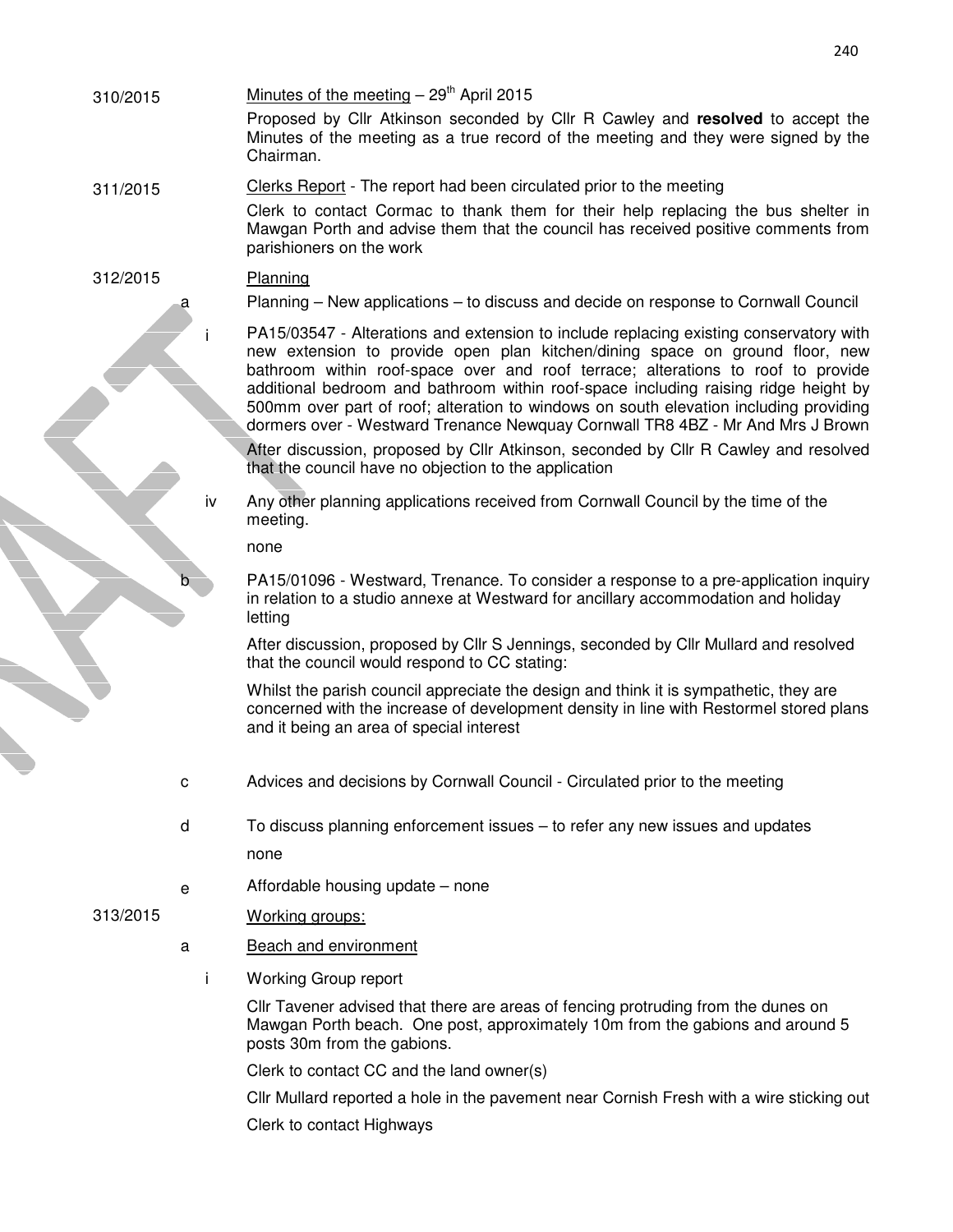|                      | b | Amenities                                                                                                                                                                                         |
|----------------------|---|---------------------------------------------------------------------------------------------------------------------------------------------------------------------------------------------------|
|                      |   | Working Group report - none                                                                                                                                                                       |
|                      | c | <b>Transport and Rights of Way</b>                                                                                                                                                                |
|                      |   | <b>Working Group report</b>                                                                                                                                                                       |
|                      |   | CIIr R Cawley reported a rotten stile that needs replacing on Windsor lane, between the<br>start of the lane and the grass area near Menalhyl Yard                                                |
|                      |   | Clerk to contact CC                                                                                                                                                                               |
|                      |   | Cllr Mullard reported that the footpath near the Scarlett has narrowed considerably and<br>is poorly signposted – Cllrs Gardner and Mullard will visit the site and report back to the<br>council |
| 314/2015             |   | Reports - to receive reports from meetings - none                                                                                                                                                 |
| 315/2015<br>316/2015 |   | To note and discuss if appropriate the correspondence received since the last meeting<br>and any associated actions and expenditure – circulated prior to meeting - none                          |
|                      |   | $\mathbf I$ o adopt the draft standing orders and financial regulations - as given to the council at<br>the $8th$ April 2015 meeting                                                              |
|                      |   | Clir Gardner advised there were two typographical errors:                                                                                                                                         |
|                      |   | Page 9, section 6 e, the omission of the word 'by' between the words 'considered' and<br>'the'                                                                                                    |
|                      |   | Page 14, section 15 d, the word 'be' needs to be replaced with the word 'by' between<br>words 'may' and 'invitation'.                                                                             |
|                      |   | Proposed by Cllr Atkinson, seconded by Cllr Jones and resolved that the council adopt<br>the draft standing orders and financial regulations subject to the two corrections above.                |
|                      |   | Cllr Gardner voted against.                                                                                                                                                                       |
| 317/2015             |   | Defibrillators – update and running costs                                                                                                                                                         |
|                      |   | CIIr Raby advised the council that the running costs for each defibrillator was around<br>£295 +VAT per year and that they would be serviced/maintained by Dave Rich of the<br>RNLI.              |
|                      |   | On May 18 <sup>th</sup> 2015, at the Merrymoor, at 7.00pm and 8.00pm there will be<br>demonstrations on how to use the defibrillators                                                             |
| 318/2015             |   | Year End Accounts 2014/2015                                                                                                                                                                       |
|                      | a | To receive and adopt the unaudited accounts for the year 2014/15                                                                                                                                  |
|                      |   | Proposed by Cllr B Cawley, seconded by Cllr S Jennings and resolved to receive and<br>adopt the unaudited accounts for the year 2014/15                                                           |
|                      | b | Annual Return and Statement of accounts - to receive and approve and to complete the<br>statement of Governance                                                                                   |
|                      |   | Proposed by Cllr McKenzie, seconded by Cllr R Cawley and resolved to vote on the<br>items in the statement en bloc                                                                                |
|                      |   | The statement was read by the clerk to the full council                                                                                                                                           |
|                      |   | Proposed by Cllr S Jones, seconded by Cllr Atkinson and resolved to receive, approve<br>and complete the statement of governance.                                                                 |
|                      |   | Voted on by the council, 10 for and Cllr Gardner abstained                                                                                                                                        |
|                      |   | The statement was signed by the Chairman of the council and the clerk                                                                                                                             |

241